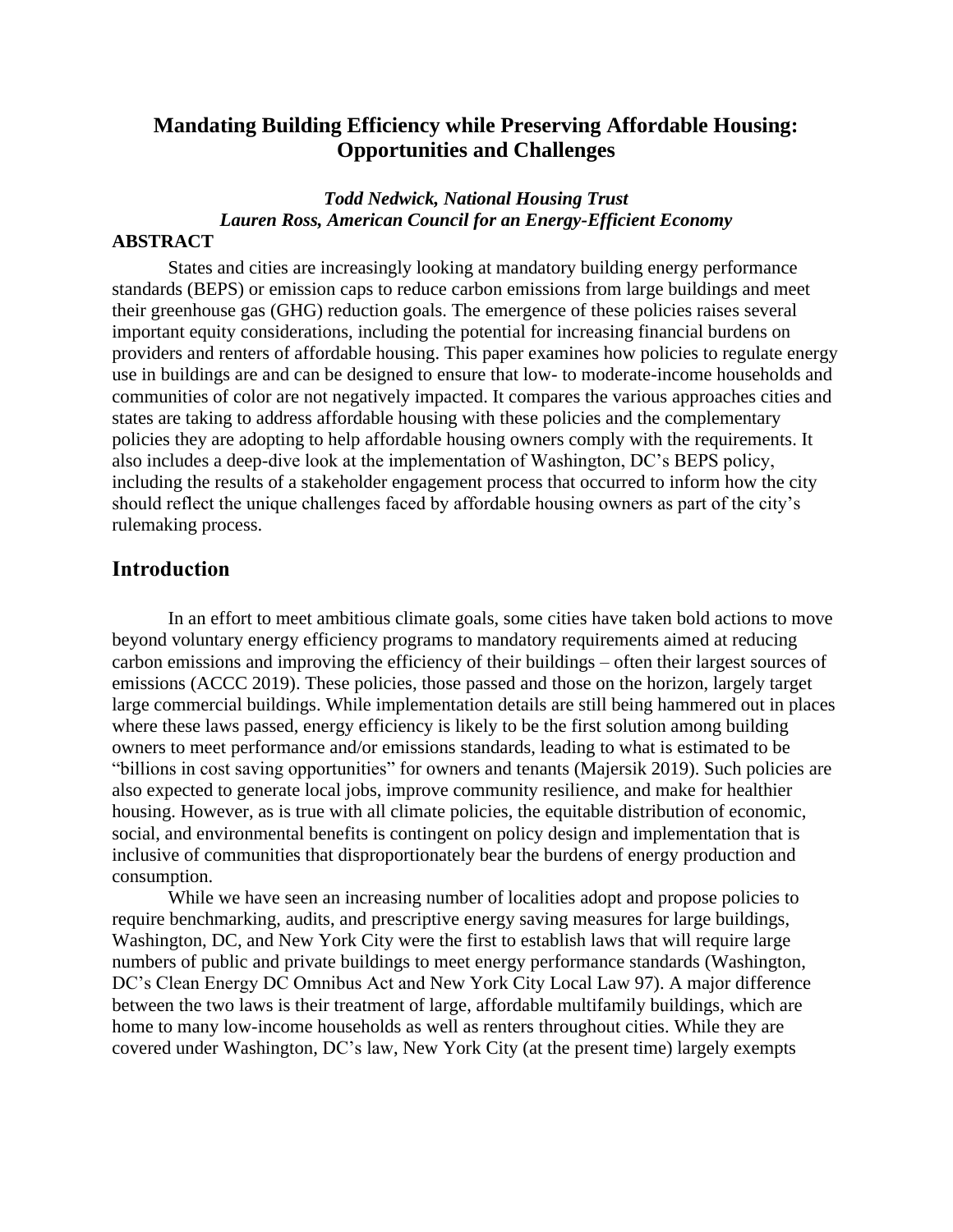affordable multifamily buildings from the emissions caps. <sup>1</sup> The decision to include affordable multifamily buildings, subsidized and unsubsidized, under these laws can be a challenging one.<sup>2</sup> These buildings are part of the emissions landscape in major cities, but owners face real financial and capacity constraints that can make compliance difficult without jeopardizing affordability for residents. For these laws to be equitable, and for the sake of preserving affordable housing, they must be designed and implemented in a way that includes large, affordable multifamily housing so that residents and owners can benefit from widespread investments in building efficiency.

In this paper, we briefly describe developments in five cities that relate to the establishment of building energy performance standards (BEPS) and/or minimum energy requirements for buildings, and specifically the treatment of affordable multifamily housing in these existing or proposed policies (Boulder; Washington, DC; New York City; St. Louis; and Reno). In addition to exemption and inclusion criteria, we also provide details on their mandated processes for engaging the affordable housing community throughout the design and implementation stages (if applicable). Washington, DC, for example, recently completed a stakeholder engagement process. We summarize the more general recommendations that came from that process and that are likely to inform efforts to sustainably scale required building retrofits in affordable multifamily buildings (i.e., not place undue financial burdens on providers and residents of affordable multifamily housing). We compare the various approaches cities are taking to address affordable housing in existing and proposed legislation, as well as complementary support and services being proposed to help affordable housing owners comply with the requirements. While our main emphasis is on policies pertaining to large buildings, the affordable housing stock varies greatly across localities and the implications for affordable housing depend on the unique make-up of this sector (i.e., single-family, small, medium, or large multifamily) in each location.

# **Scaling Energy Efficiency in Affordable Multifamily Buildings**

#### **The Need**

Mandatory energy efficiency standards can be a positive development for owners, developers, and residents of affordable multifamily buildings and can serve as a leading strategy for preserving affordability of these units (Norton et al. 2017; Samarripas and York 2019). Whole-building energy and water efficiency can reduce operating, maintenance, and utility costs for owners, while making units healthier and more comfortable for their residents (Philbrick et al. 2014). Additionally, energy affordability is a major issue for low-income households residing in multifamily buildings. Research suggests that many of these households devote more than 6% of their income to energy costs, live in less energy-efficient housing, and pay a higher utility cost per square foot than the average household (Drehobl and Ross 2016). Higher energy burdens also correlate with negative health impacts and increased stress, often forcing low-income households to choose between paying energy bills and meeting other essential needs.

For these reasons, residents and owners of affordable multifamily buildings stand to directly benefit from energy-efficient upgrades in their units and buildings. In fact, the potential

<sup>&</sup>lt;sup>1</sup> While this is true at the time of writing, New York City is still making decisions regarding the treatment of buildings with rent-regulated and/or -subsidized units.

 $<sup>2</sup>$  In this paper, we use the terms "unsubsidized" and "naturally occurring affordable housing (NOAH)"</sup> interchangeably to refer to apartments with rent below the median market rent without housing subsidies.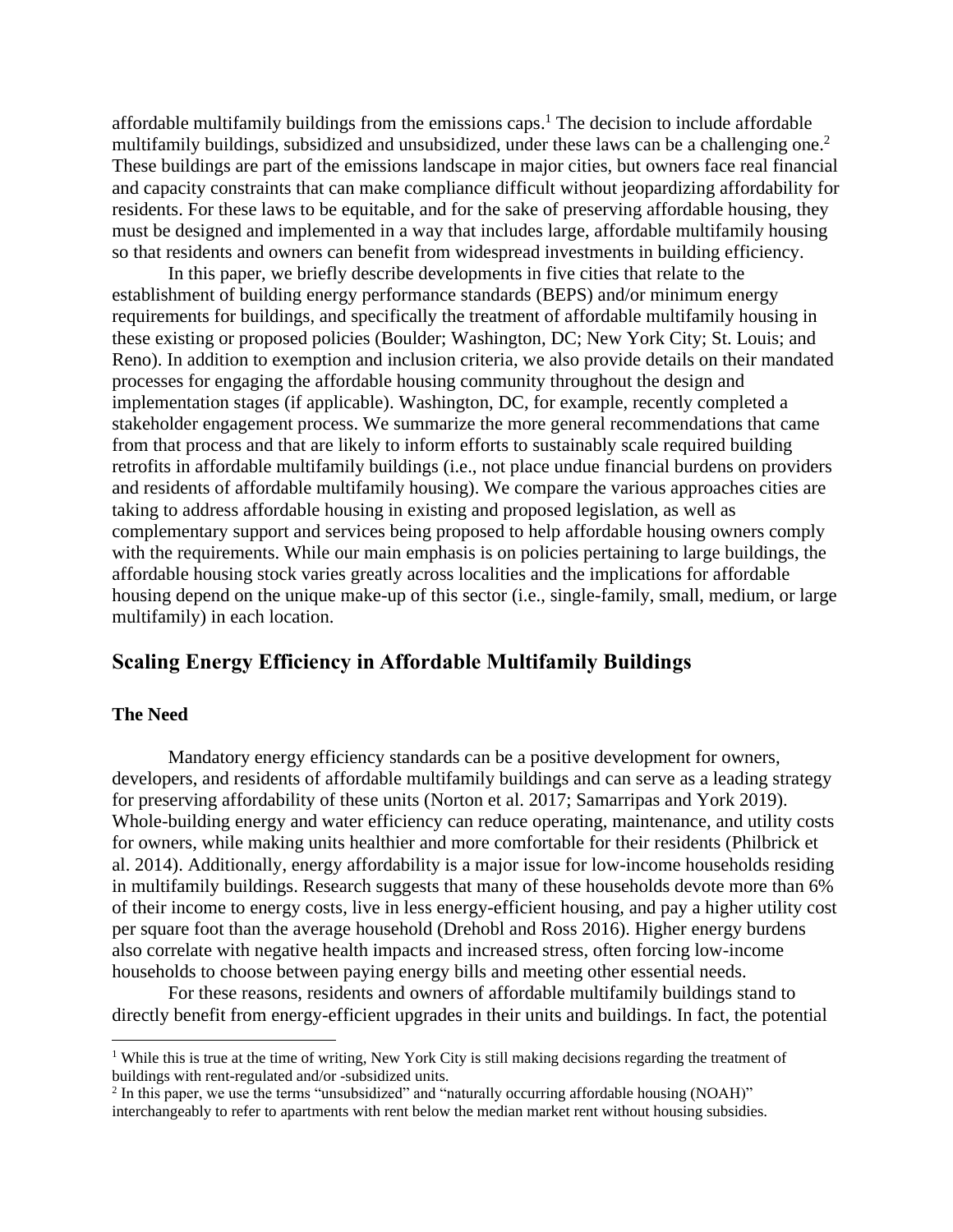savings are large (McKibbin et al. 2012). Still, many of these buildings suffer from historical disinvestment and low cash reserves, among other challenges that make investing in and implementing energy efficiency upgrades in this sector challenging.

### **Challenges**

The major barriers to implementing energy efficiency upgrades for affordable multifamily building owners are upfront capital needed to make the investments, time and capacity required to undertake building upgrades, and return on investment given the responsibility for utility payments (Samarripas and York 2019).

*Lack of upfront capital*: Affordable multifamily property owners are less likely than other property owners to have sufficient upfront capital to invest in building upgrades and are often faced with a backlog of capital improvements (Ross, Jarrett, and York 2016). Even when lowcost financing and incentives are available, property owners may face restrictions because of existing loans or a limited timeframe to incorporate energy efficiency upgrades into a refinance or major renovation.

*Limited time and capacity*: Many owners of affordable multifamily buildings and/or the operations and maintenance staff lack the technical knowledge and/or time to evaluate or prioritize energy efficiency upgrades. Everyday maintenance and repairs can hinder their ability to evaluate, initiate, and pursue energy efficiency, despite an immediate need. These same staff also need to be equipped and trained to operate and maintain new building equipment, systems, and controls as intended to achieve energy savings over time.

*Split Incentive:* Nearly 40% of renters live in apartment buildings (ACS 2018). The lack of energy efficiency upgrades in renter-occupied buildings is often attributed to split incentives. In individually metered buildings, renters are often responsible for their energy bills, so owners do not have an incentive to reduce the units' utility bills through investing in efficiency. On the other hand, renters, especially low-income renters, have limited ability to upgrade their units on their own, especially if the measures are structural and more costly.

#### **Segmenting the Affordable Multifamily Market**

This analysis focuses on the treatment of affordable multifamily buildings under polices that mandate energy performance. The term "affordable multifamily buildings" can refer to buildings (typically 5+ units) with varying types of ownership and subsidy structures, as well as buildings that provide low-cost housing without any subsidies or income restrictions. A common way of segmenting the market includes:

*Public housing authority-owned multifamily buildings*: This refers to buildings owned and operated by a local public housing authority where residents typically pay no more than 30% of their income on rent and utilities.

*Privately owned, subsidized multifamily buildings*: These buildings are owned and operated by private individuals but receive project-based rental subsidies or low-cost financing to keep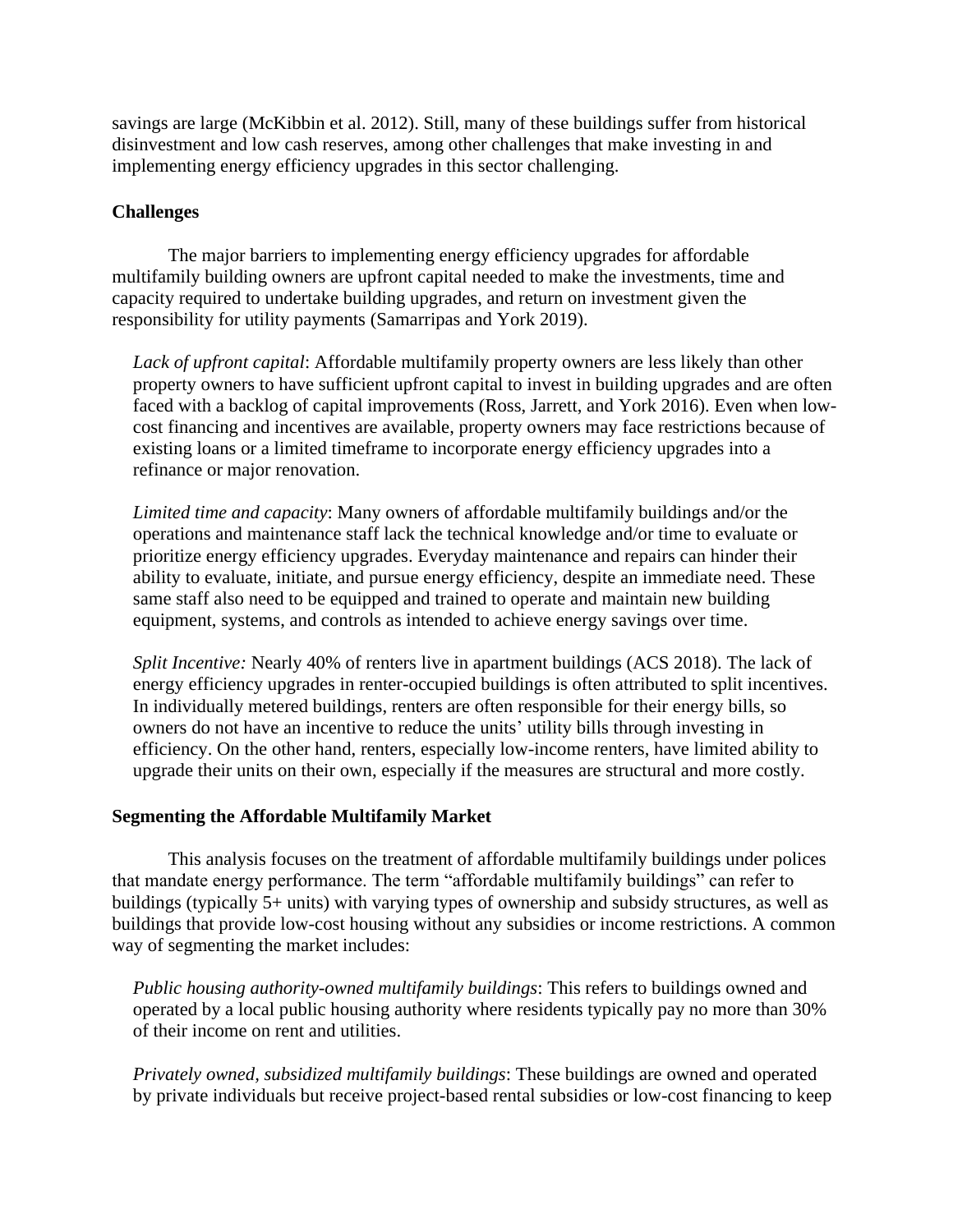rents affordable. This can include properties that receive Project-Based Section 8 subsidies and/or Low-Income Housing Tax Credits.

*Unsubsidized, naturally occurring affordable multifamily buildings*: These properties are privately owned and, because of location, building condition, and amenities, rent at rates that are below the median market rent level without housing subsidies. These properties may be subject to local rent control law where such laws exist.

In addition, depending on the market, affordable multifamily housing may be concentrated in large buildings (50+ units) or in much smaller buildings (as few as 4 units), as well as singlefamily houses. As we discuss below, policy must be designed to respond to the unique make-up of the affordable housing sector in each location (Bastian 2020).

## **Methods**

To better understand the treatment of affordable multifamily buildings in recent legislation (both passed and proposed) that mandates energy saving requirements, building energy performance standards (BEPS), and/or building emissions caps, we compared legislation among cities leading the way and interviewed key stakeholders who played a role in policy design and/or implementation in each locality. Research and interviews focused on eligibility criteria relating to affordable multifamily buildings and, more qualitatively, reasoning behind the inclusion/exclusion of these property types and specific policy design, as well as the extent to which such decisions were informed by the affordable housing sector serving these communities.

We also provide a case study on the affordable housing stakeholder process that was developed to inform the implementation of Washington, DC's new building energy performance standards (BEPS) as they relate to affordable multifamily housing developers and owners in the District. This is a model that may be replicated in other cities where similar policies take hold and there is an interest in accommodating the unique challenges these owners face. Additionally, we provide an overview of the more generalizable recommendations developed from this process that can help ensure that owners have the financial and technical resources to comply with such requirements.

# **Existing and Proposed Policy Comparison**

Table 1 presents key features of energy efficiency and/or emissions standards in five cities that have passed such legislation. It references the main requirement of the legislation, how it treats affordable multifamily buildings (i.e., whether they are covered under the policy and if additional support is provided to owners of such buildings for compliance), the percentage of affordable multifamily units covered under the policy, and whether the policy mandates an advisory board that includes representatives from the affordable housing sector. Together, these characteristics provide a sense of the effects these types of policies will have on affordable multifamily buildings and some implications of different policy designs.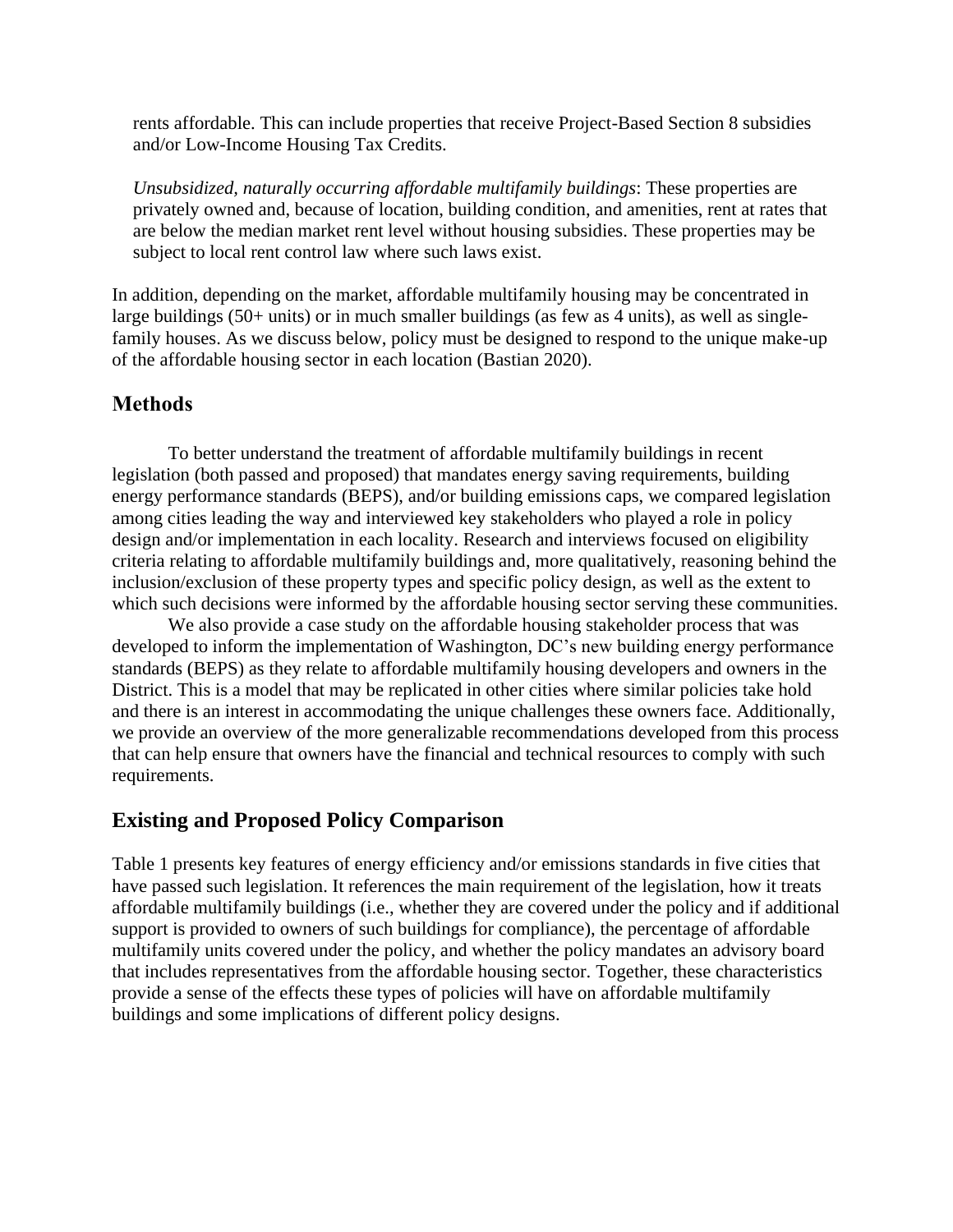|  |  | Table 1. Policy Comparison of Recent and Proposed Legislation |  |
|--|--|---------------------------------------------------------------|--|
|  |  |                                                               |  |

| City (Year<br>adopted)       | Standard/Requirement                                                                                                                                                                                                                                                                                                                                                                                                                                                                                                                 | <b>Treatment of affordable</b><br>multifamily/additional support for<br>multifamily buildings                                                                                                                                                                                                                                                                                                                                                                                                                                                                                                                                                                                | Estimated % of<br>affordable<br>multifamily units<br>covered | Advisory board<br>requirement defined in<br>ordinance                                                                                                                                                                                                                                                                                                                                                                                                                                                                                                        |
|------------------------------|--------------------------------------------------------------------------------------------------------------------------------------------------------------------------------------------------------------------------------------------------------------------------------------------------------------------------------------------------------------------------------------------------------------------------------------------------------------------------------------------------------------------------------------|------------------------------------------------------------------------------------------------------------------------------------------------------------------------------------------------------------------------------------------------------------------------------------------------------------------------------------------------------------------------------------------------------------------------------------------------------------------------------------------------------------------------------------------------------------------------------------------------------------------------------------------------------------------------------|--------------------------------------------------------------|--------------------------------------------------------------------------------------------------------------------------------------------------------------------------------------------------------------------------------------------------------------------------------------------------------------------------------------------------------------------------------------------------------------------------------------------------------------------------------------------------------------------------------------------------------------|
| Washingto<br>n, DC<br>(2019) | The Clean Energy DC Omnibus<br>Act of 2018 states that, starting<br>in 2021, owners of buildings<br>over 50,000 sq ft that are below<br>a specific energy performance<br>threshold will be required to<br>improve their energy efficiency.<br>The law directs the DC<br>Department of Energy and the<br>Environment (DOEE) to<br>establish the building energy<br>performance standard and<br>requires that the standard be no<br>lower than the District median<br><b>ENERGY STAR score for</b><br>buildings of each property type. | Affordable multifamily buildings<br>covered under $law3$<br>No-cost technical support<br>provided to building owners<br>regarding compliance options<br>At least \$3 million/year<br>$\bullet$<br>assistance to support affordable<br>housing and rent-controlled<br>buildings with compliance with<br><b>BEPS</b><br>May establish an exemption<br>criterion for qualifying<br>affordable housing buildings to<br>delay compliance with the BEPS<br>for more than 3 years, provided<br>that the owner demonstrates, to<br>the satisfaction of DOEE,<br>financial distress, change of<br>ownership, vacancy, major<br>renovation, pending demolition,<br>or other acceptable | 75%                                                          | <b>Building Energy</b><br><b>Performance Standards</b><br>Task Force must include at<br>least one person from each<br>of the following groups:<br>Affordable housing<br>$\bullet$<br>developer<br>Affordable housing<br>$\bullet$<br>operator<br>Representative from a<br>rent-controlled<br>apartment building<br>Representative from<br>the city agency that<br>administers affordable<br>housing programs<br>Provider of energy<br>$\bullet$<br>efficiency or renewable<br>energy services to large<br>buildings or affordable<br>housing in the District |

<sup>&</sup>lt;sup>3</sup> Under Washington, DC's law, affordable housing refers to buildings that are primarily residential, contain 5 or more dwelling units and 1) in which use restrictions or other covenants require that at least 50% of all of the building's dwelling units are occupied by households that have household incomes of less than or equal to 80% of the area median income, or 2) the building owner can demonstrate that at least 50% of the dwelling units rent at levels that are affordable to households with incomes less than or equal to 80% of the area median income.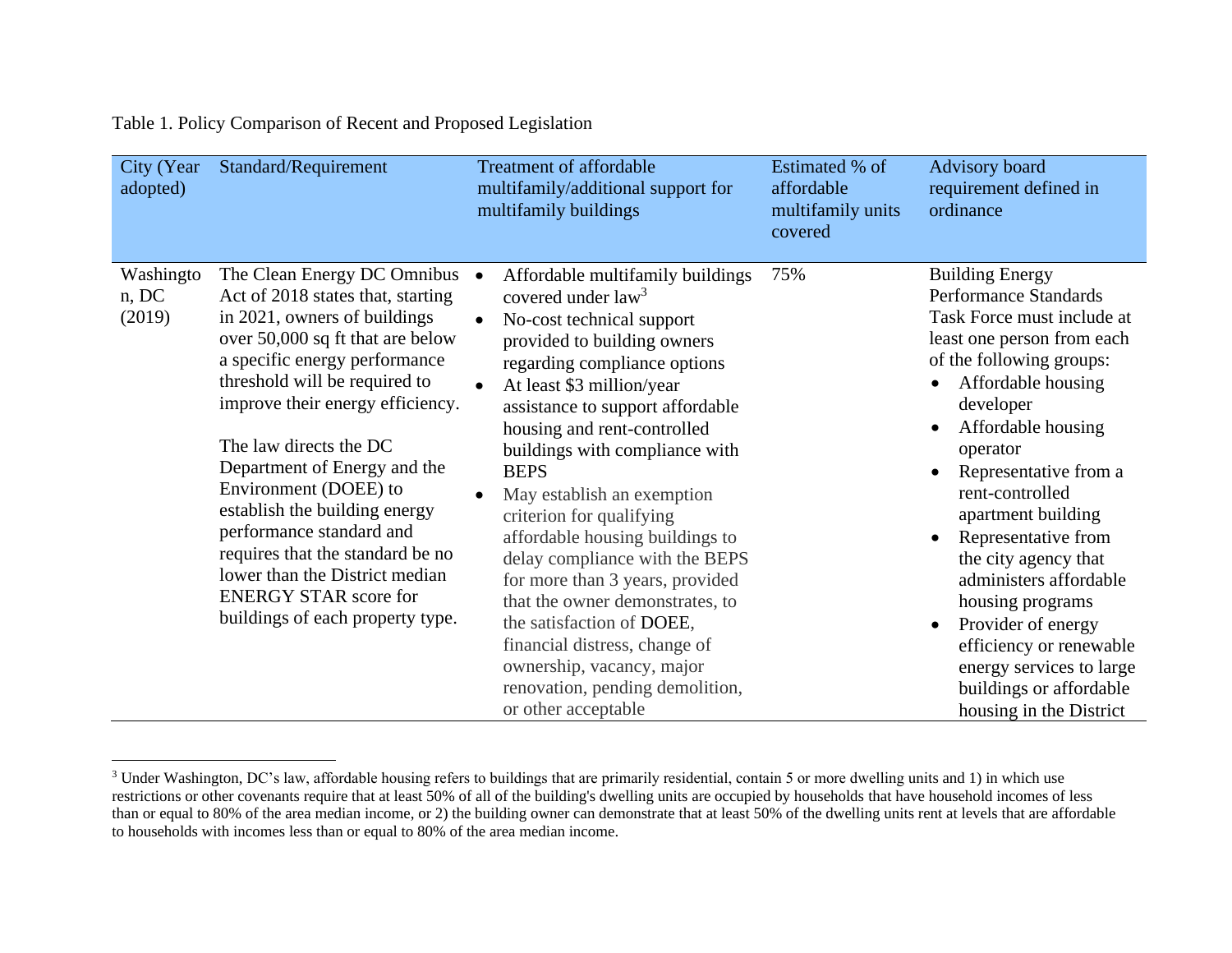|                            |                                                                                                                                                                                                                                                                                                                                                                                                                                                                                | circumstances as determined by                                                                                                                                                                                                                                                                                                                                                                                                                                                                                                                                                                                                                   |                                                                                                                                                                                                                                                                                                                                                                                                                                                 |                                                                                                                                                                                       |
|----------------------------|--------------------------------------------------------------------------------------------------------------------------------------------------------------------------------------------------------------------------------------------------------------------------------------------------------------------------------------------------------------------------------------------------------------------------------------------------------------------------------|--------------------------------------------------------------------------------------------------------------------------------------------------------------------------------------------------------------------------------------------------------------------------------------------------------------------------------------------------------------------------------------------------------------------------------------------------------------------------------------------------------------------------------------------------------------------------------------------------------------------------------------------------|-------------------------------------------------------------------------------------------------------------------------------------------------------------------------------------------------------------------------------------------------------------------------------------------------------------------------------------------------------------------------------------------------------------------------------------------------|---------------------------------------------------------------------------------------------------------------------------------------------------------------------------------------|
|                            |                                                                                                                                                                                                                                                                                                                                                                                                                                                                                | DOEE by regulation                                                                                                                                                                                                                                                                                                                                                                                                                                                                                                                                                                                                                               |                                                                                                                                                                                                                                                                                                                                                                                                                                                 |                                                                                                                                                                                       |
| New York<br>City<br>(2019) | Local Law 97 requires all<br>buildings 25,000 sq ft or larger<br>to meet new standards for<br>reducing their emissions<br>beginning in 2024.<br>The law sets building emissions<br>limits for specific building<br>types based on the occupancy<br>group of the building.<br>Emissions limits are calculated<br>by multiplying the building<br>emissions intensity limit for the<br>occupancy group of the<br>building by the building's gross<br>floor area (in square feet). | Most affordable multifamily<br>buildings are exempt early in the<br>early years of implementation.<br>Specifically, the following entities<br>are exempt:<br>Income-restricted buildings by<br>$\bullet$<br>qualifying limited-profit housing<br>companies (until 2035)<br>Buildings with rent-regulated<br>units<br>City-sponsored cooperatives<br>$\bullet$<br>Buildings that participate in<br>project-based federal housing<br>programs (but they are required<br>to implement a prescriptive<br>package of energy savings<br>measures)<br>Housing development or building<br>on land owned by the New York<br><b>City Housing Authority</b> | All deed-restricted<br>affordable housing<br>is exempt from<br>meeting the 2024<br>requirements.<br>However, 75%<br>will need to meet<br>future GHG<br>requirements and<br>remaining 25%<br>are required to do<br>the same<br>prescriptive work<br>as properties with<br>one or more rent-<br>stabilized units.<br><b>NYCHA</b><br>properties are<br>exempt from<br>meeting all GHG<br>requirements but<br>must try to meet a<br>40% reduction. | The mandated Advisory<br>Board does not require<br>inclusion of affordable<br>housing representatives.                                                                                |
| Boulder,<br>CO<br>(2010)   | SmartRegs requires all licensed<br>rental housing in Boulder to<br>meet a minimum energy<br>efficiency standard for rentals<br>(MESR). Upgrades are often<br>triggered by rental license<br>renewal.                                                                                                                                                                                                                                                                           | Exemptions:<br>Mobile homes<br>٠<br>Units built after 2001<br>$\bullet$<br>Units have already gone through<br>$\bullet$<br>city's weatherization program<br>Boulder offers complementary<br>support through its EnergySmart<br>program:                                                                                                                                                                                                                                                                                                                                                                                                          | 100% of rental<br>housing covered<br>under law (single-<br>and multifamily<br>units)                                                                                                                                                                                                                                                                                                                                                            | For design, goal setting,<br>technical support, and<br>outreach, Boulder<br>consulted with the<br><b>Boulder Area Rental</b><br>Housing Association for<br>direct input from property |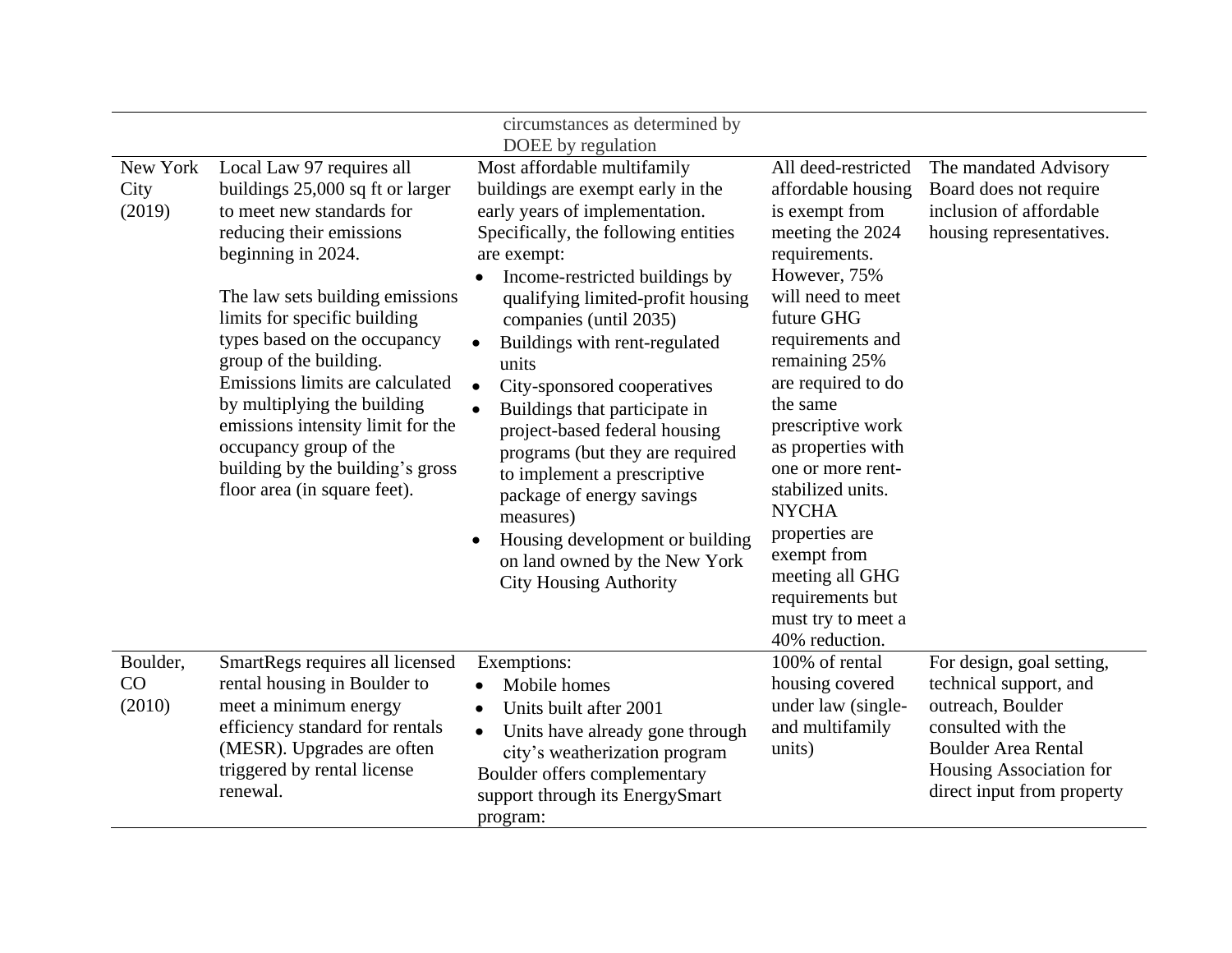|                    | Residential properties achieve<br>compliance by earning more<br>than 100 points based on<br>installing energy efficiency<br>measures from a prescriptive<br>checklist or through a<br>performance pathway by<br>receiving a HERS score of 120<br>or below. <sup>4</sup>                                                                                                                                                                                                                                                                                                                                                                                          | No-cost technical assistance<br>Help scheduling contractors for<br>energy efficiency improvements<br>Incentives beyond those offered<br>by the utility                                                                                                                                                                                                                                                                                  |                                                                                                                                                                                              | owners (Petersen and Lalit<br>2018). |
|--------------------|------------------------------------------------------------------------------------------------------------------------------------------------------------------------------------------------------------------------------------------------------------------------------------------------------------------------------------------------------------------------------------------------------------------------------------------------------------------------------------------------------------------------------------------------------------------------------------------------------------------------------------------------------------------|-----------------------------------------------------------------------------------------------------------------------------------------------------------------------------------------------------------------------------------------------------------------------------------------------------------------------------------------------------------------------------------------------------------------------------------------|----------------------------------------------------------------------------------------------------------------------------------------------------------------------------------------------|--------------------------------------|
| Reno, NV<br>(2019) | <b>Energy and Water Efficiency</b><br>Program ordinance requires city<br>buildings 10,000 sq ft and<br>larger and non-residential and<br>multifamily buildings 30,000 sq<br>ft and larger to meet building<br>performance standards and/or<br>complete an energy audit or<br>retuning.<br>A building owner can<br>demonstrate compliance with<br>the energy performance<br>standard by receiving an<br><b>ENERGY STAR score of 50 or</b><br>higher, demonstrating an<br>energy use intensity (EUI)<br>equivalent to or better than the<br>performance of 50 percent of all<br>similar building types,<br>improving its ENERGY STAR<br>score by 15 percent over a | All multifamily buildings are<br>covered, except if a low-income,<br>multifamily housing building has<br>an Enterprise Green Communities<br>certification. If so, it is exempt<br>from the requirements for 3 years<br>from the date of the issuance of<br>the certification or 6 years from<br>the date of the issuance of the<br>certification if the building owner<br>supplies a retuning report during<br>the first 3-year period. | Not currently<br>known. City has<br>just received the<br>first reports under<br>the ordinance, so<br>it is just beginning<br>to understand the<br>implications for<br>affordable<br>housing. | No mandated advisory<br>committee.   |

 $^4$ http://rmi.org/wp-content/uploads/2018/05/Better-Rentals-Better-City\_Final3.pdf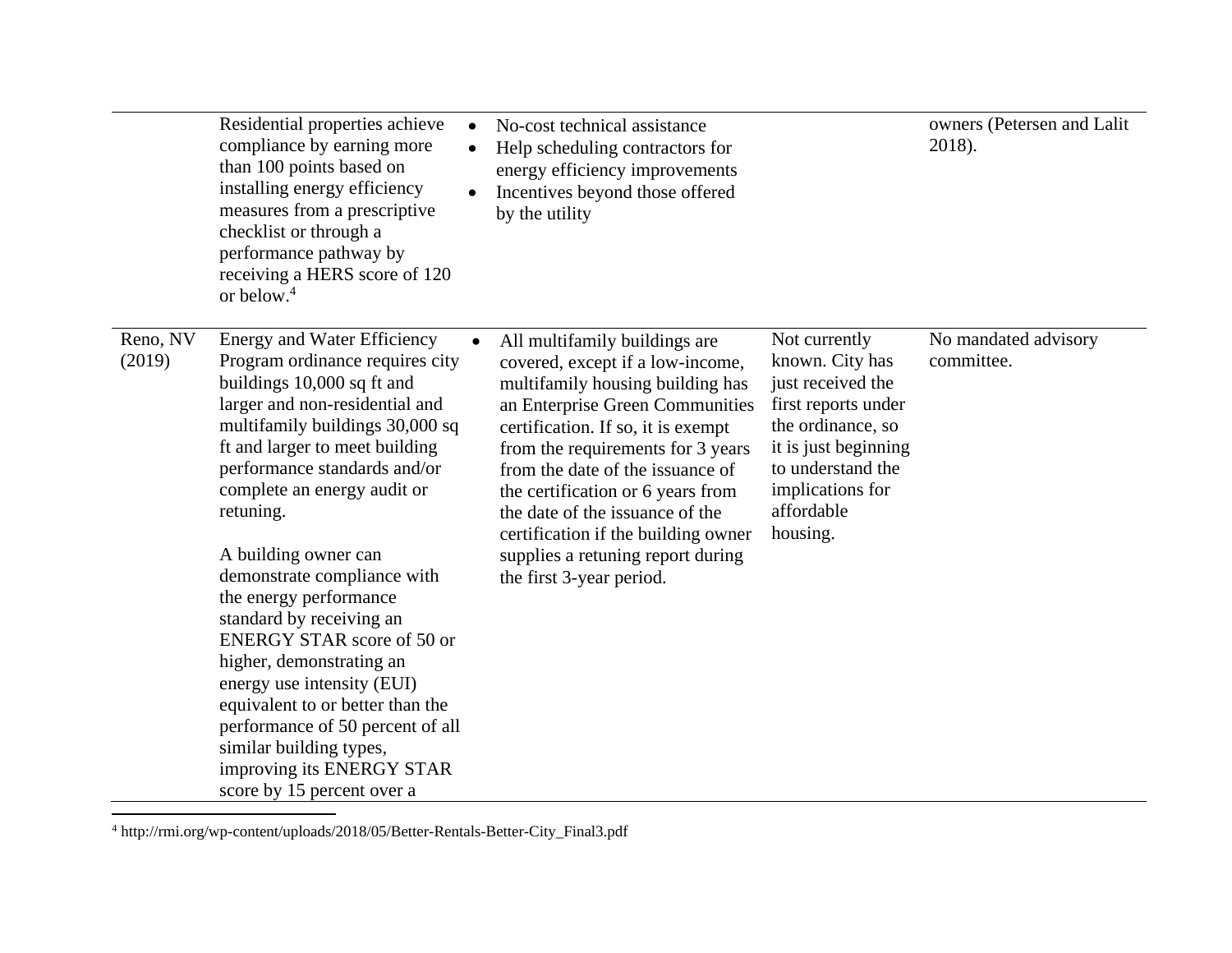|                     | baseline year, or demonstrating<br>a 10 percent reduction in EUI<br>relative to a baseline year. <sup>5</sup>                                                                                                                                                                                                                                                                                                    |                                                                                                                                                                                                                                              |                                                                                       |                                                                                                                                                                |
|---------------------|------------------------------------------------------------------------------------------------------------------------------------------------------------------------------------------------------------------------------------------------------------------------------------------------------------------------------------------------------------------------------------------------------------------|----------------------------------------------------------------------------------------------------------------------------------------------------------------------------------------------------------------------------------------------|---------------------------------------------------------------------------------------|----------------------------------------------------------------------------------------------------------------------------------------------------------------|
| St. Louis<br>(2020) | The Building Energy<br>Performance Standards require<br>large commercial, multifamily,<br>institutional, and municipal<br>buildings $(50,000 \text{ sq. ft. and})$<br>larger) to reduce energy use to<br>meet an energy performance<br>standard. The law requires the<br>performance standard to be set<br>at no lower than the 65th<br>percentile site EUI for buildings<br>of each property type. <sup>6</sup> | Qualified affordable building(s) will<br>have a compliance cycle of 6 years<br>(instead of 4 years like other covered<br>building types) to give owners<br>adequate time to work through<br>financing and capacity constraints. <sup>7</sup> | No analysis of<br>what percentage<br>of affordable<br>housing will have<br>to comply. | The Building Energy<br><b>Improvement Board must</b><br>include:<br>Affordable and/or<br>multifamily housing<br>representative<br>Affordable housing<br>tenant |

Source: Boulder 2019; District of Columbia DOEE 2019; New York City 2019; Reno 2019; St. Louis 2020.

<sup>5</sup> http://renocitynv.iqm2.com/Citizens/Detail\_LegiFile.aspx?Frame=&MeetingID=1725&MediaPosition=&ID=10490&CssClass=

<sup>6</sup> https://www.stlouis-mo.gov/internal-apps/legislative/upload/as-amended/BB219AACombined.pdf

<sup>&</sup>lt;sup>7</sup> Under the proposed bill, "Qualified affordable building(s)" means a building in which a majority of the households in the building make less than 80% of the Area Median Income for the City of St. Louis.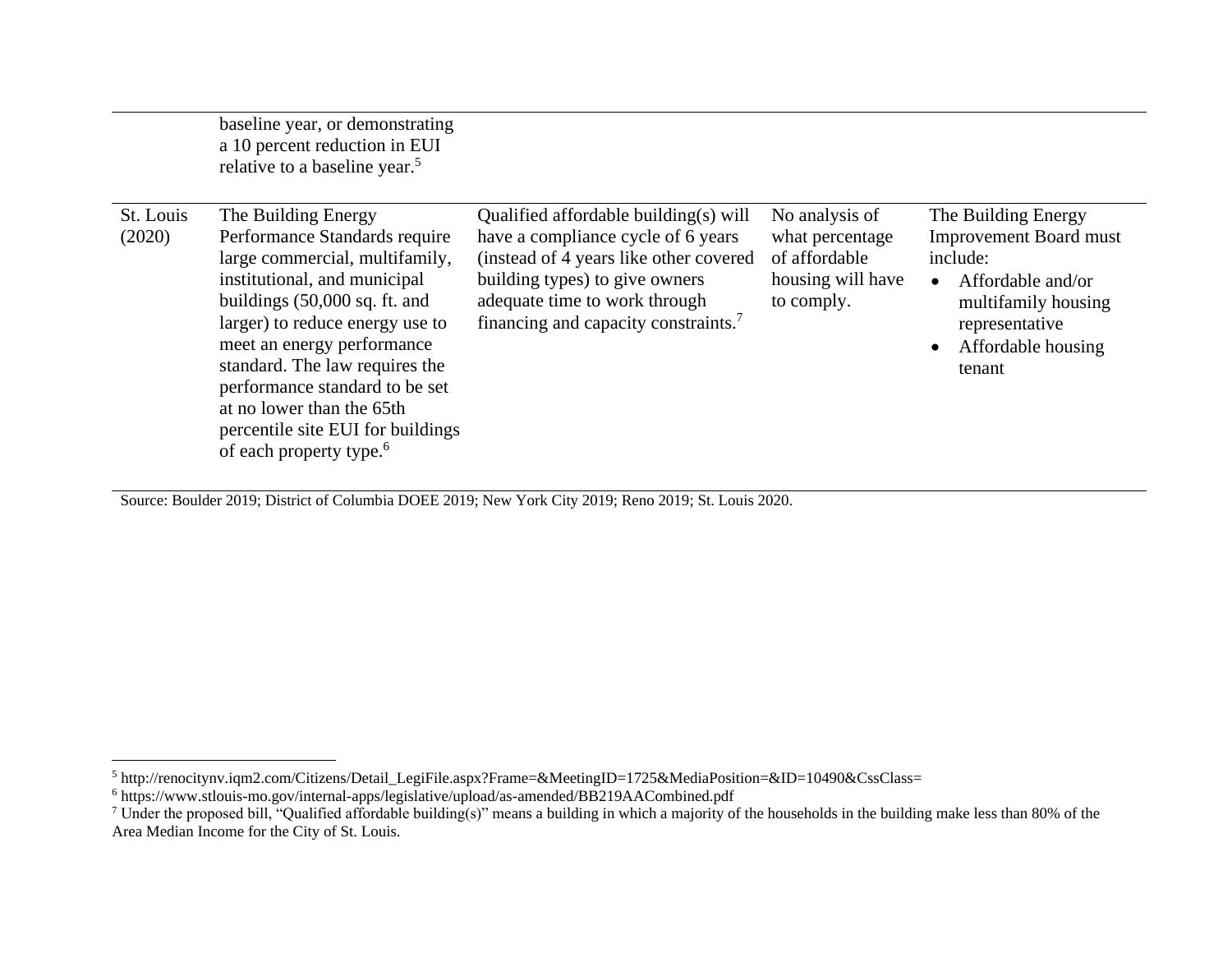#### **Implications of Different Building Energy Requirements for Affordable Multifamily Buildings**

In reviewing the policies and strategies outlined in Table 1, a few key takeaways emerge:

- 1. *Cities have varying policy approaches to require energy-saving upgrades in affordable multifamily buildings. We can learn from those already implemented and those being designed.* There is a spectrum of policy options for requiring upgrades to affordable housing units in multifamily buildings, ranging from prescriptive pathways to customized, deeper retrofits. Boulder has rolled the process into its rental licensing certification program, and owners have flexibility in deciding how they meet the minimum energy efficiency standards. On average, owners spend about \$3,000 per unit to reach compliance. Under this checklist-based approach, all rental units in multifamily buildings are covered, and in less than 10 years, all rental units are under compliance throughout the city. Cities with more-stringent energy efficiency standards will cover fewer units because of size criteria, but they will likely achieve greater savings in the buildings that are covered under the policy. With more stringency and the potential for greater savings, like in St. Louis and Washington, DC, the affordable multifamily sector will need more upfront capital and other resources to comply effectively.
- *2. With proper support, policy stringency does not have to determine exemption of affordable multifamily buildings.* While the details of the more-stringent building energy/emissions performance standards are still being worked out, cities are hopeful that owners of affordable multifamily buildings will comply with proper support. Cities like Washington, DC, and St. Louis are thinking carefully about how to design compliance pathways and financial and technical resources for these owners. While New York City has initially exempted most affordable multifamily buildings from meeting the emissions caps, certain segments will face delayed compliance and/or be required to implement a prescriptive package of energy savings measures. As these three cities consider unique exceptions and support to make compliance feasible, they are likely to serve as testbeds for the inclusion of affordable housing for other cities looking to do the same. Exempting affordable housing from these policies outright will result in inequitable outcomes if it means denying under-resourced renters the benefits of living in energy-efficient, healthier homes. The key will be policy designs that are inclusive of the affordable multifamily sector, while also addressing the real technical, capacity, and financial restraints that make compliance challenging.
- *3. Models for aligning financial and technical support with building energy efficiency requirements and/or energy performance standards are emerging.* For each of the cities analyzed above, building energy efficiency requirements and/or energy performance standards were introduced following existing building energy benchmarking legislation and are part of an suite of clean energy policies and resources. In all cases, the cities and the energy utilities that serve them had efficiency programs and financing tools in place to assist building owners in making the upgrades necessary to comply. Some are working on additional resources that will support compliance, like property assessed clean energy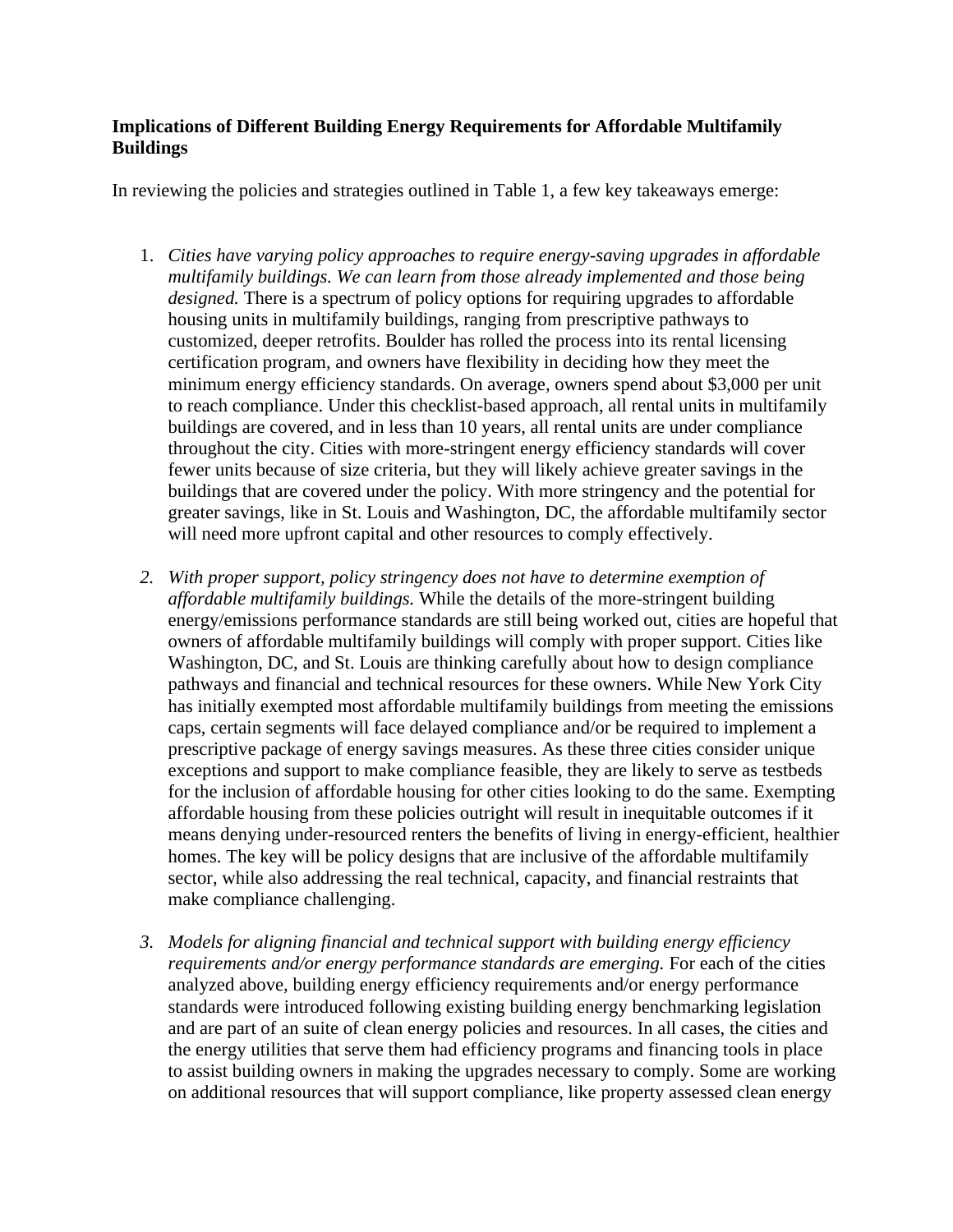financing (PACE financing) and high-performance building hubs to provide direct technical assistance to building owners. While resources are often available to all covered building owners, some cities, like Washington, DC, and St. Louis, are considering how distinct challenges facing the affordable multifamily sector (e.g., time, resources, preserving affordability) can be addressed through the policy itself and complementary resources. Multifamily energy efficiency programs offered by utilities can also serve as useful models for implementing comprehensive energy efficiency upgrades. A growing number of programs target the affordable multifamily sector and have a record of program designs that have been proven effective in overcoming the unique challenges of this market. Research shows that cost-effective affordable multifamily programs are saving energy, reducing costs, mitigating energy burdens, and improving quality of life for low-income households (Samarripas and York 2019).

- 4. Policy can be a tool for furthering (and ensuring) stakeholder engagement. Direct input from the affordable housing community is critical for policies to be inclusive of this sector in a way that is feasible for owners and benefits their cash flow, the residents, and the environment. While these cities engaged stakeholders during the policy proposal phase, only two cities—St. Louis and Washington, DC—mandated representatives of the affordable housing sector in official advisory groups, the working bodies who will work through the many to-be-determined elements of these policies.<sup>8</sup> The extent to which the cities will conduct meaningful outreach to and engagement of renters beyond membership on the advisory board, as the policies begin to be implemented, remains to be seen. Ultimately, it is people who live in affordable housing who will be most impacted by these programs, and they should understand and be consulted about how they will be affected.
- *5. Building energy performance standards and/or minimum energy requirements for buildings are just part of the solution.* One limitation of building performance standard policies is that they often do not cover the naturally occurring affordable housing (NOAH) stock. These buildings tend to be smaller than typical multifamily buildings and less likely to meet the minimum square footage threshold for compliance with the policies. In Washington, DC, 35% of the city's NOAH buildings will not be covered by the law, even though the BEPS policy will eventually cover buildings as small as 10,000 square feet. This presents equity challenges, as residents of these buildings will not benefit from more energy-efficient housing, and owners may not be able to compete with owners of larger building for the limited amount of utility incentives and other resources that are available to help cover the cost of building upgrades. Boulder's program, which focuses on rental units, is one pathway for reaching all affordable rentals, regardless of building size. For some cities looking to achieve savings in their rental sector, multifamily buildings under 20 units showed the greatest energy-savings potential (Bastian 2020).

<sup>&</sup>lt;sup>8</sup> The New York City law requires that two "residential tenant representatives" be appointed to the advisory board but does not specify that they should be from affordable housing.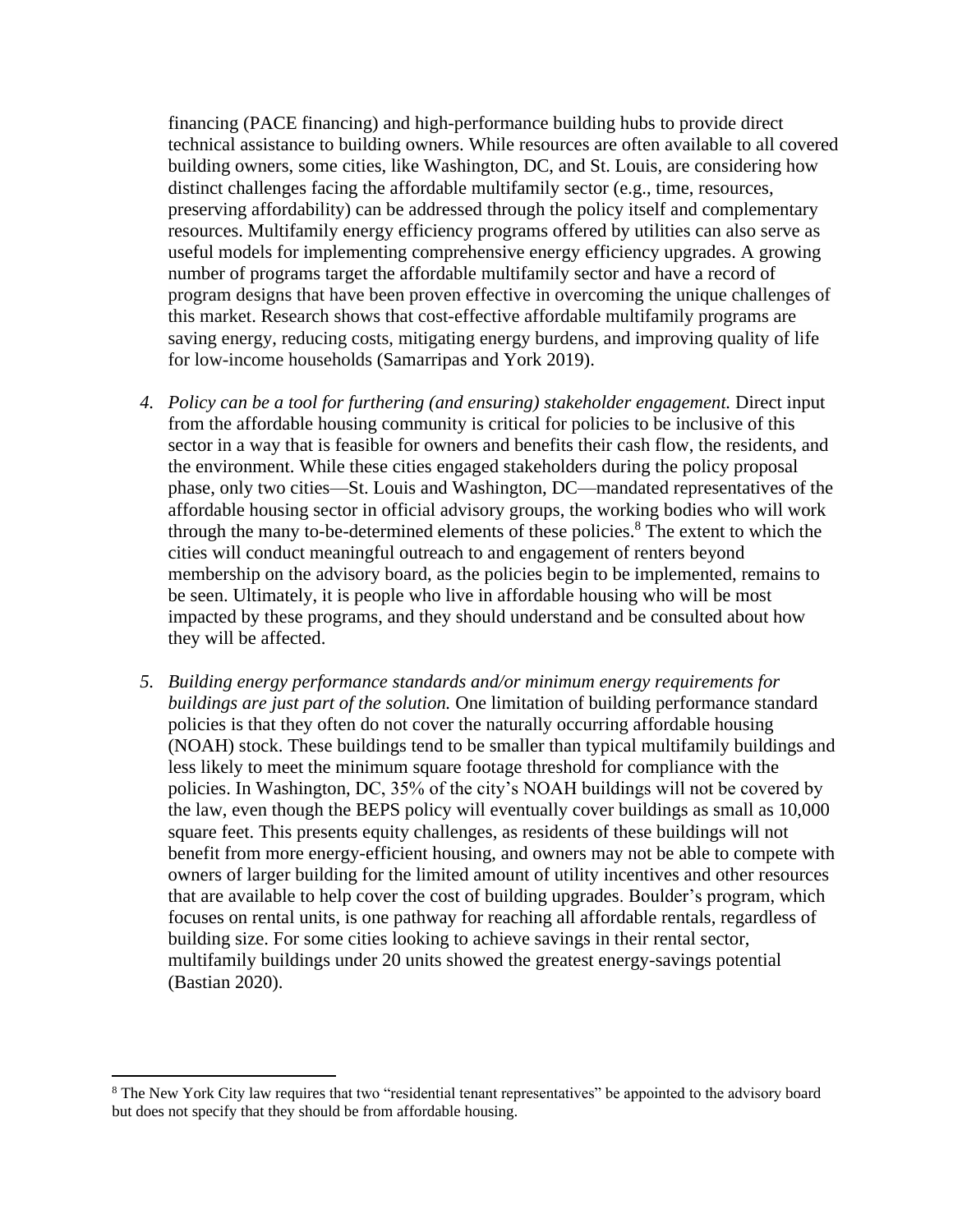## **Case Study: Washington, DC, Stakeholder Process and Consensus Recommendations**

The DC City Council passed the Building Energy Performance Standard (BEPS) in 2019 as part of the Clean Energy DC Omnibus Amendment Act. The law requires owners of large buildings to meet an energy performance standard no lower than the median ENERGY STAR score for each property type. If a building's ENERGY STAR score is below the performance standard for its property type, the owner has 5 years to either follow a performance pathway that requires a 20% reduction in energy use intensity or implement a set of specific efficiency measures as part of a prescriptive pathway. Privately owned buildings larger than 50,000 square feet and District-owned buildings larger than 10,000 square feet will be subject to the law beginning in 2021. Smaller privately owned buildings will be phased in over time. Ultimately, all buildings larger than 10,000 square feet will be covered.

While including affordable housing under the law is important, the city also underscores the importance of planning for equity when enacting and implementing climate policies. Washington, DC's Climate and Energy Action Plan describes equitable climate action as "focus[ing] on providing support to those disproportionately affected [by climate change] and ensuring equal access to social benefits and opportunities" (Clean Energy DC 2018). The plan cites several potential risks to equity from climate action if strategies are not implemented carefully, including increasing financial burdens that are disproportionately carried by low- to moderate-income residents and reinforcing structural inequality by increasing social equity gaps (Clean Energy DC 2018).

To combat risks to equity, Clean Energy DC recommends that the District "create actions to directly support at-risk communities including low-to-middle income populations and populations of color" when developing and implementing climate and energy policies (Clean Energy DC 2018). Clean Energy DC cites several possible unintended consequences that could harm historically marginalized communities if climate policies are not implemented equitably. The plan acknowledges the potential added pressure on rents from the costs of complying with energy retrofit requirements. To avoid such an outcome, BEPS must be designed and implemented in a way that provides energy savings in affordable multifamily housing without exacerbating the housing affordability challenges the city faces. For that to happen, the design and implementation of BEPS must reflect the constraints and challenges uniquely experienced by affordable housing building owners, as described above.

To inform the design and implementation of BEPS for affordable housing, the National Housing Trust and the Housing Association of Nonprofit Developers (HAND) convened Washington, DC, affordable housing advocates, developers, and owners to discuss how the city should implement BEPS in affordable housing. Funding to hold the convenings was provided through a grant from the Energy Foundation via the American Cities Climate Challenge, a program funded by Bloomberg Philanthropies to provide robust technical assistance and support to cities pursuing ambitious efforts to tackle climate change. About two dozen organizations participated in two 3-hour workshops in August and September 2019. HAND led outreach to recruit participants. As a regional membership association dedicated to supporting community development in the Washington, DC, metropolitan area, HAND has strong ties to the affordable housing stakeholders. Representatives from the DC Department of Energy and the Environment (DOEE) and the DC Department of Housing and Community Development (DHCD) also participated in the sessions.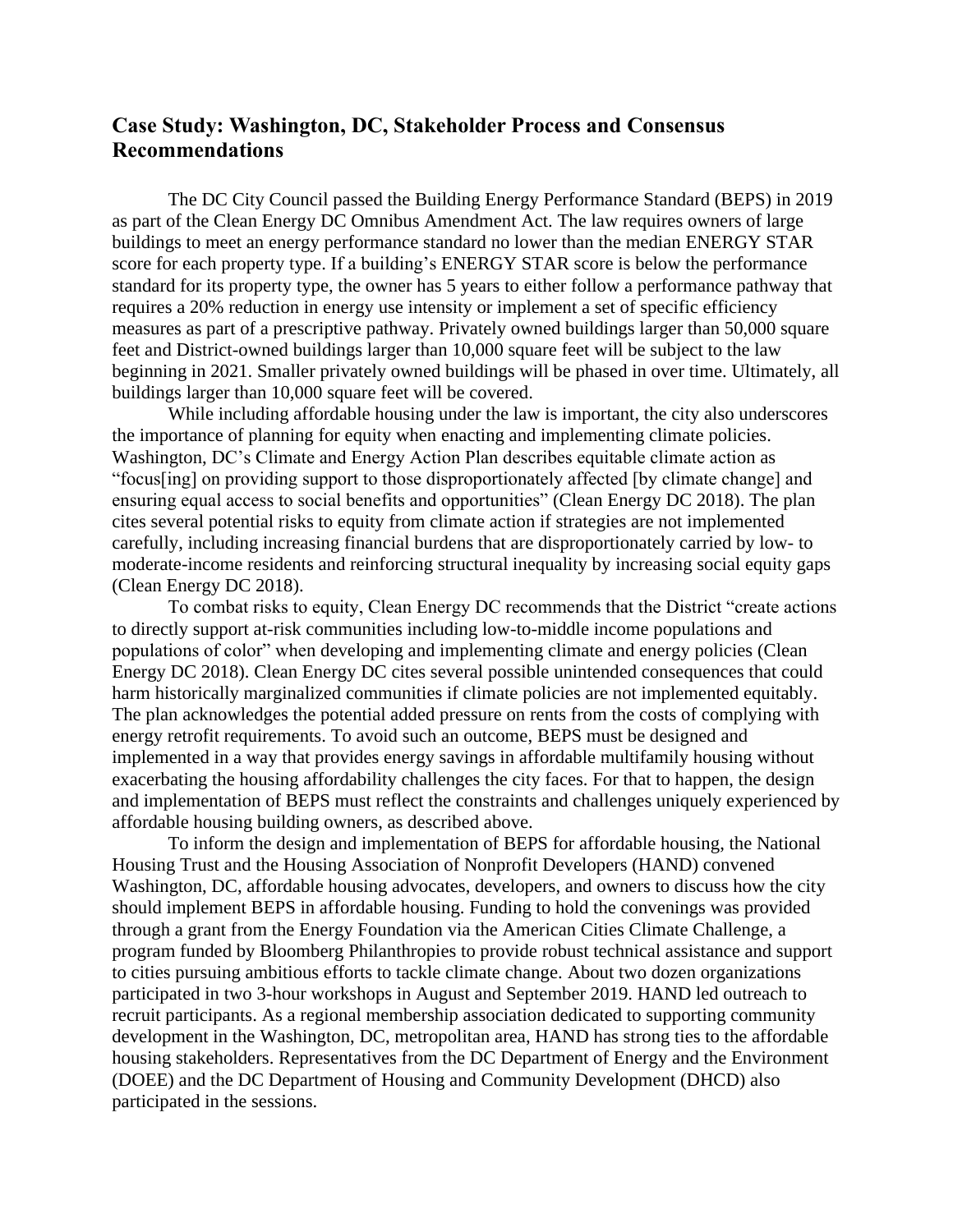The workshops provided an opportunity to educate affordable housing stakeholders about the new policy and identify concerns stakeholders may have about complying with the requirements. In formulating the legislation, the DC City Council delegated authority to DOEE to finalize several key aspects of the policy. DC DOEE wanted to understand the perspectives of affordable housing stakeholders as they began to develop implementing regulations.

Participants discussed six key elements of the design of the policy: exemptions to delay compliance, property type definitions, compliance pathways, non-compliance penalties, technical assistance needs, and financial assistance needs. Specific recommendations were summarized in a report to DOEE (NHT and HAND 2019).

#### **Recommendations to DOEE**

The report recommended that DOEE take full advantage of the flexibility allowed under the law to accommodate the unique challenges owners face in making energy-efficient upgrades to their buildings. It also recommended close coordination and alignment among an array of Washington, DC, agencies and entities to ensure that owners have the financial and technical resources needed to comply. It provided specific recommendations for each of the key policy design elements.

*Exemptions to Delay Compliance***.** The law requires DOEE to establish criteria for qualifying buildings to delay compliance with the building energy performance requirements for certain circumstances, including financial distress, change of ownership, and major renovation. Stakeholders recommended that DOEE consider a building owner's ability to pay for energy efficiency upgrades and general financial hardship, including whether the property has enough operating reserves to cover the cost of upgrades.<sup>9</sup>

Affordable housing advocates, developers, and owners also recommended that DOEE allow a delay in compliance if the owner is planning to recapitalize the building within 5 years of the compliance deadline. Affordable housing owners have difficulty taking on new debt between financing cycles. Buildings undergoing a recapitalization will have better access to capital to make major building system upgrades that can achieve deep energy savings.

*Defining Property Types.* The BEPS performance standard will be set based on the median ENERGY STAR score for different property types. The law grants discretion to DOEE to define the property types. The discussion focused on whether the energy performance standard should be the same for affordable housing as it is for other types of buildings.

Participants expressed concern that affordable housing properties could have ENERGY STAR scores well below the median for multifamily housing generally. To explore this further, NHT performed an analysis of Washington, DC, benchmarking data to assess the energy performance of different types of affordable housing. The analysis showed that privately owned, subsidized affordable buildings had median ENERGY STAR scores comparable to the median for the

<sup>9</sup> The main source of funds to pay for building upgrades in affordable housing is property reserves. While owners of subsidized affordable housing are required to fund reserves to cover the cost of expected repairs and upgrades, the amount of reserves is often insufficient to fully fund needed improvements.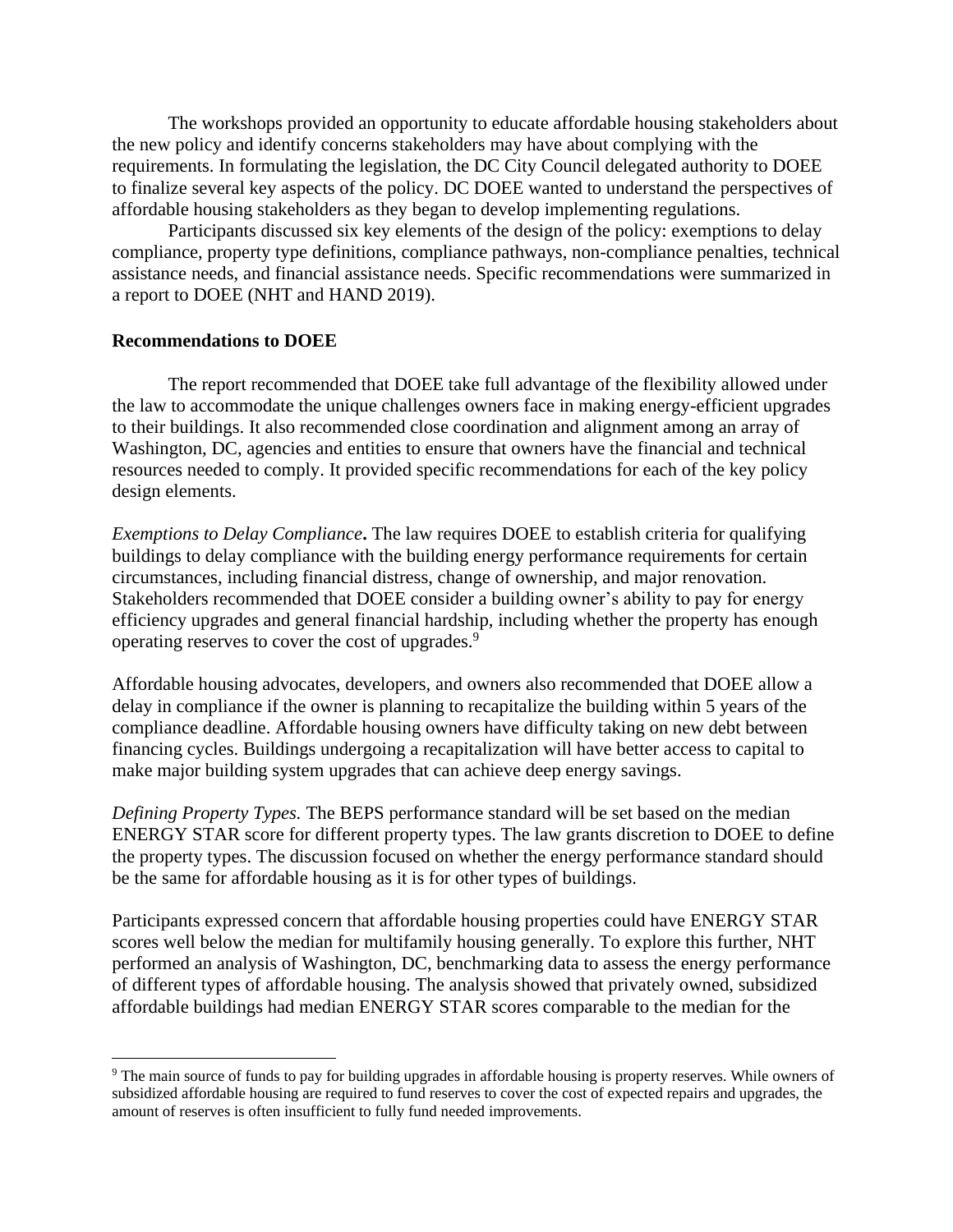multifamily rental market generally.<sup>10</sup> However, naturally occurring affordable housing and publicly owned affordable housing had median scores well below the median for the larger market. $11$ 

*Compliance Pathways.* Building owners with ENERGY STAR scores below the median for their property type must follow a compliance pathway to reduce energy usage. Building owners can choose to either follow a performance pathway that requires a 20% reduction in energy use intensity or implement prescriptive efficiency measures. The law also gives DOEE discretion to develop additional pathways.

Participants recommended that DOEE incorporate flexibility in the compliance pathways. With respect to the prescriptive pathway, stakeholders recommended that DOEE allow energy efficiency measures that were installed in the preceding years of the first compliance cycle to count toward meeting the goals of the pathway. The main recommendation for the performance pathway was for DOEE to incentivize deeper energy savings by offering automatic compliance with future cycles if building owners achieve energy savings greater than the 20% required by the law. For example, buildings that demonstrate a decrease in normalized site energy use intensity by increments of at least 5% above the required 20% could be deemed automatically compliant with future compliance cycles. Such an incentive would encourage building owners to maximize energy saving measures when recapitalizing a building, which is the best time for owners to undertake major building system upgrades because they will have access to debt sources. As an alternative compliance pathway, participants recommended that DOEE incorporate an option to demonstrate compliance by achieving the operational energy requirements of the Enterprise Green Communities standard.

*Non-Compliance.* The law specifies that buildings that fail to comply with BEPS requirements must pay a penalty and that DOEE may impose civil infraction penalties, fines, and fees as sanctions for a violation of the BEPS ruling. Participants recommended that DOEE take into consideration the extent to which building owners pursued compliance when assessing fines. Building owners who made progress toward achieving the compliance requirement but fell short should be fined less than building owners who made no progress and are unable to justify the need for an exemption. If an owner can demonstrate a plan to comply with either the performance-based or prescriptive compliance pathway but has not been able to meet the requirements in time, DOEE should waive noncompliance fines. Flexibility is also needed if building owners are unsuccessful in securing funding necessary to comply. There are limited sources of funding available to affordable multifamily building owners to recapitalize and rehabilitate a property. Two prominent sources accessible to affordable housing owners are the Low-Income Housing Tax Credit program and the District's Housing Production

 $10$  The relative high performance of these buildings is most likely because, since 2008, the city has required new construction or substantial rehabilitation projects financed with city funding to meet a minimum green building standard. See the Code of the District of Columbia § 2–1226.35. "Green building standards."

<sup>&</sup>lt;sup>11</sup> The analysis found that the multifamily rental housing market had a median ENERGY STAR score of 67. Privately-owned Low-Income Housing Tax Credit and Section 8 buildings had median scores of 67 and 64, respectively. The median ENERGY STAR score for naturally occurring affordable housing was 55, while the median score of publicly owned affordable housing was 31.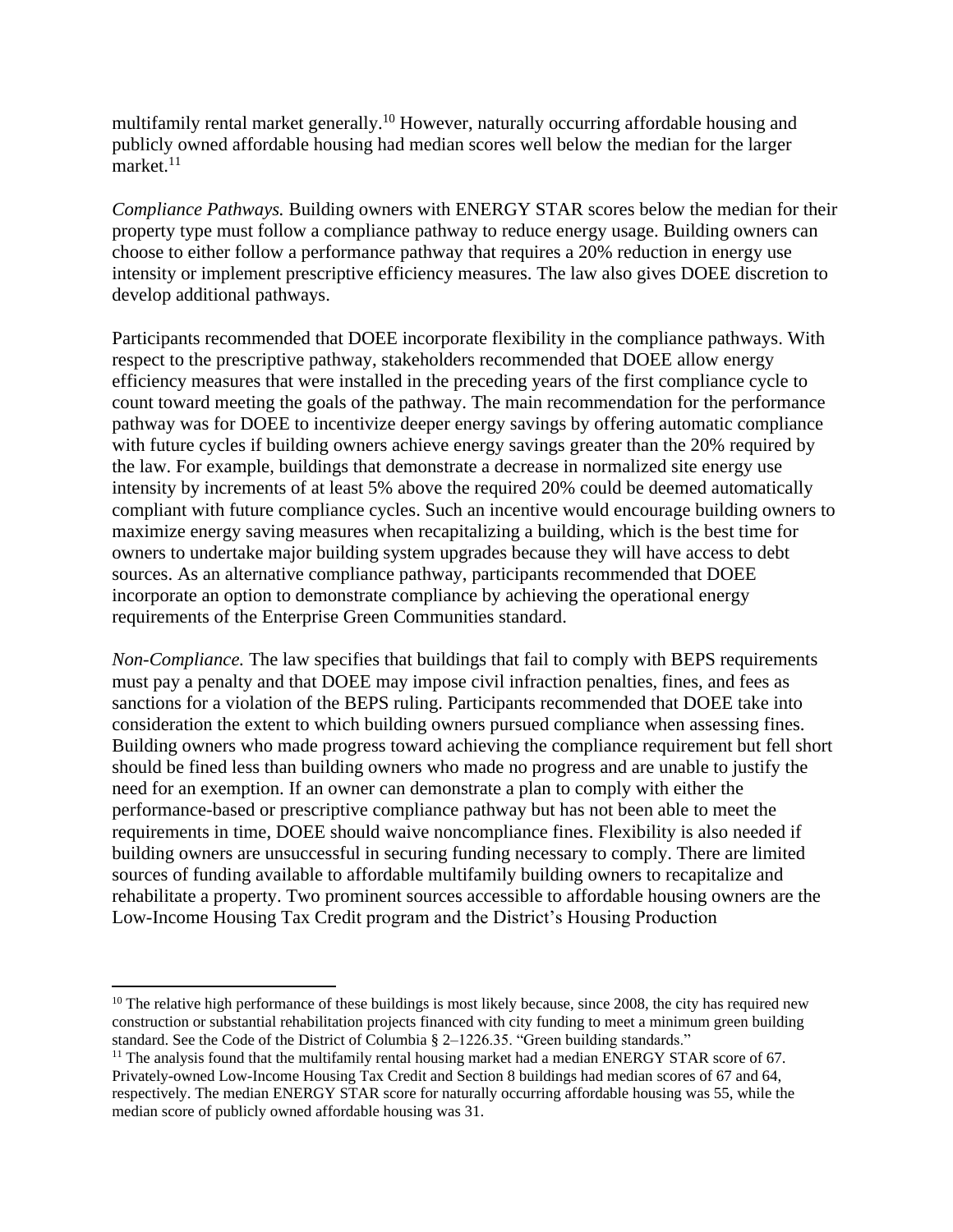Trust Fund (HPTF). Both programs are highly competitive. Building owners who seek funding but are unable to win an allocation of funding or tax credits should not be penalized for noncompliance.

*Technical Assistance.* Affordable multifamily building owners and managers have limited staff capacity and resources to devote to planning for and implementing energy efficiency improvements. A one-stop shop program model has been shown to successfully overcome technical and capacity challenges faced by affordable multifamily owners. Under this model, building owners have access to integrated program services through a single point of contact (SPOC). Services provided by the SPOC include help navigating program offerings and project development and technical assistance services (EEFA 2019). SPOCs act as trusted partners to building owners. Successful SPOCs build relationships with local partners, including program administrators, contractors, and lenders. One sign that DOEE is taking the technical assistance needs of affordable housing owners seriously was its decision to create a staff position dedicated to helping owners of affordable housing comply with the law.

*Financial Assistance.* Some affordable housing owners will need financial assistance to comply with the law. Stakeholders recommended targeting resources to buildings that will be most in need of financial support and will face challenges accessing capital. Buildings that are in the middle of a financing cycle, such as a LIHTC 15-year cycle, will struggle to find financing to meet the BEPS compliance threshold without access to additional sources of funding. Naturally occurring affordable housing and rent-controlled properties are significant sources of Washington, DC's affordable housing supply, but they are not often targeted for resources because they may be challenging to identify and reach with energy efficiency incentives. Preserving this affordable housing will be key to addressing Washington, DC's housing challenges. Rents in NOAH buildings are not subject to restrictions. Owners of rent-controlled properties are permitted to raise rents above the rate of inflation if they are making energy-saving building improvements. Funding should be available to these properties in exchange for commitments from owners to keep rents affordable.

It is not yet known exactly how much funding will be needed to help affordable housing owners comply with law. DOEE is conducting a cost-benefit analysis to determine the cost of compliance for all building types, including affordable housing. The DC Sustainable Energy Utility (DCSEU) offers several energy efficiency rebate programs for affordable housing, but savings from these programs constitute only 4.4% of its overall portfolio savings, compared to 81% of portfolio savings from commercial building programs. <sup>12</sup> In addition, DCSEU's performance benchmarks may need to be adjusted to align better with the goals of BEPS. DCSEU's two current benchmarks related to low-income programs include overall expenditures and savings. DCSEU should consider adopting a benchmark that reflects the importance of achieving deep energy savings in a building, such as the amount of energy saved per unit or per household to encourage implementing more comprehensive energy-saving measures.

### **Conclusion**

<sup>&</sup>lt;sup>12</sup> NMR Group, Inc. Evaluation of DC Sustainable Energy Utility FY2018 Programs. June 25, 2019.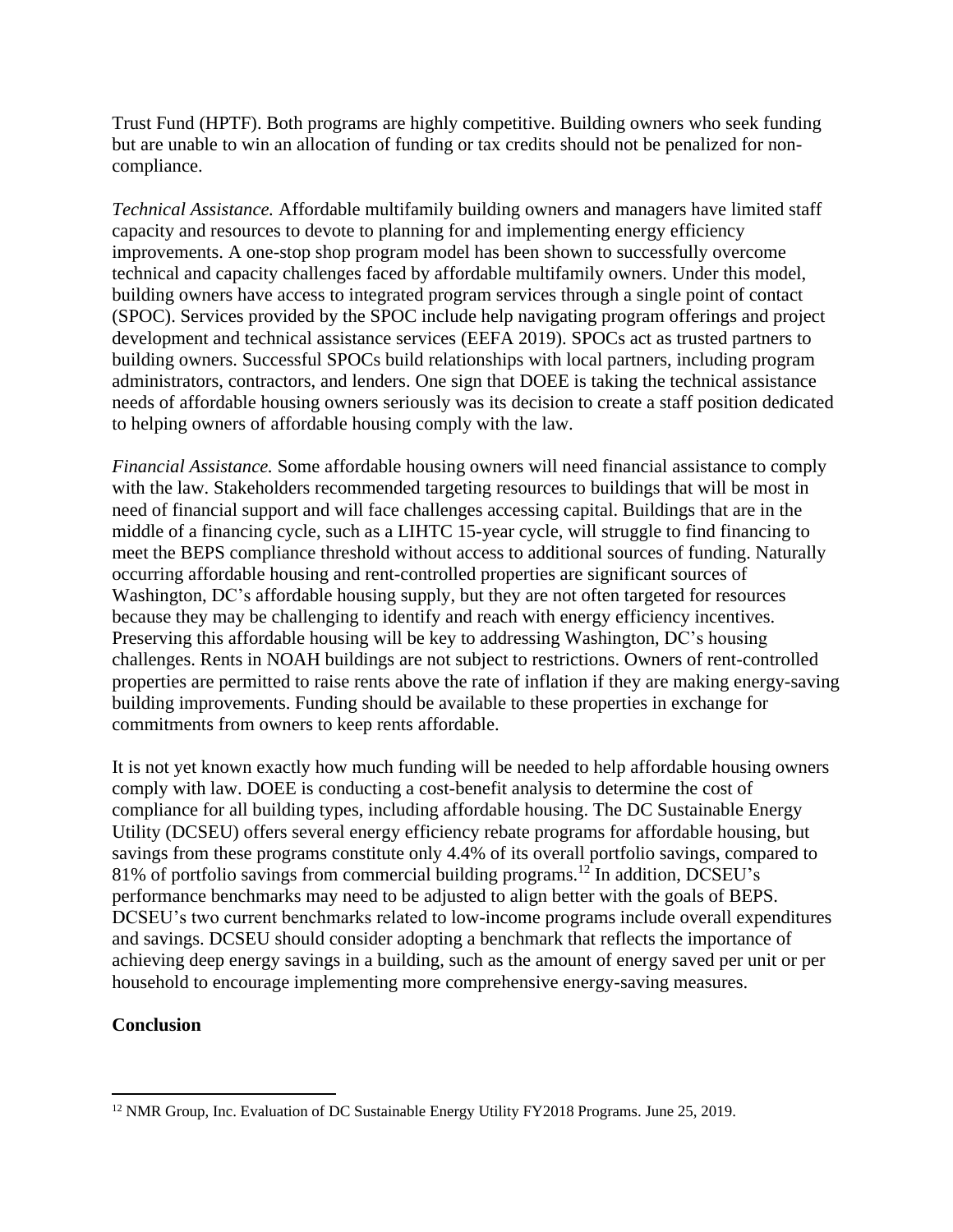Building energy performance standards are gaining traction in cities, and this analysis provides an overview of options for the effective inclusion of affordable multifamily buildings in those standards. Multifamily buildings generally make up a significant proportion of a city's building stock; in Washington, DC, they represent the second-largest source of building-related greenhouse gas emissions after office buildings (C40 Cities 2019). To exempt affordable multifamily housing from BEPS would often undermine a city's ability to reach its ambitious climate and energy goals and lead to inequitable outcomes for under-resourced communities. Improving the energy efficiency of multifamily buildings is necessary to alleviate the burden of high energy costs on families with limited incomes. Energy burdens disproportionately impact minorities (Drehobl and Ross 2016). This is true even when controlling for income levels. In Washington, DC, a renter who lives in a predominantly minority neighborhood has an energy burden that is one-third higher than a renter with a similar income level living in a predominantly white neighborhood (Kontokosta, Reina, Bonczak 2019).

The cities represented in this analysis demonstrate a variety of approaches to requiring energy savings in the affordable multifamily sector. A mix of flexibility and resources will likely be needed to make compliance attainable. The Washington, DC, case study provides consensus recommendations informed by its affordable housing community. Many of these recommendations are translatable across cities and should be considered when designing similar policies. All cities should strive for that level of community engagement during the policy design phase, as well. Overall, the recommendations lay out important considerations for ensuring that affordable multifamily building owners and their residents are not left behind in efforts to expand access to clean energy resources and reduce greenhouse gas emissions.

### **References**

ACCC (American Cities Climate Change). 2019. *Climate Action Playbook Brief: A Strategic Brief to Accelerate and Deepen Climate Action in Cities*. Bloomberg Philanthropies. [assets.bbhub.io/dotorg/sites/2/2019/10/American-Cities-Climate-Challenge-Climate-Action-](https://assets.bbhub.io/dotorg/sites/2/2019/10/American-Cities-Climate-Challenge-Climate-Action-Playbook.pdf)[Playbook.pdf.](https://assets.bbhub.io/dotorg/sites/2/2019/10/American-Cities-Climate-Challenge-Climate-Action-Playbook.pdf)

ACS (American Community Survey). 2018. *2018 American Community Survey, 1-Year Estimates*. US Census Bureau.

Bastian, H. 2020. *Energy Efficiency in the Rental Housing Market - Addressing Policy Gaps for a Large Sector of Housing.* 2020 Buildings Summer Study Proceedings**.** Washington, DC: American Council for an Energy-Efficient Economy.

Boulder. 2019. SmartRegs Program-to-Date Progress Report. Boulder, CO.

Clean Energy DC: The District of Columbia Climate and Energy Action Plan, August 2018

District of Columbia DOEE (Department of Energy and Environment). 2019. DC's New Building Energy Performance Standards. Washington, DC: DOEE. [www.doee.dc.gov/sites/default/files/dc/sites/ddoe/service\\_content/attachments/BEPS%20Overvi](http://www.doee.dc.gov/sites/default/files/dc/sites/ddoe/service_content/attachments/BEPS%20Overview%20Presentation.pdf) [ew%20Presentation.pdf.](http://www.doee.dc.gov/sites/default/files/dc/sites/ddoe/service_content/attachments/BEPS%20Overview%20Presentation.pdf)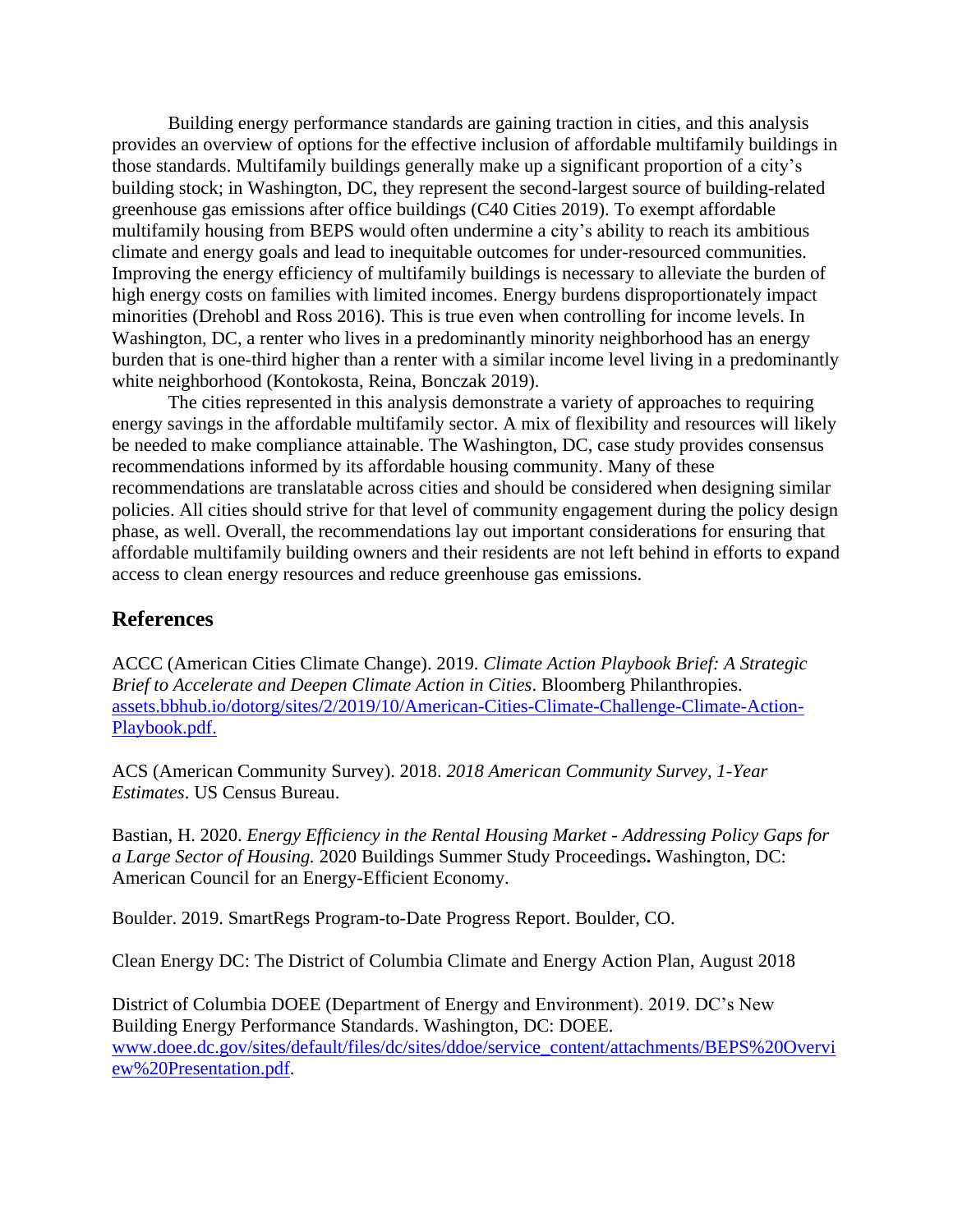Drehobl, A. and L. Ross. 2016*. Lifting the High Energy Burden in America's Largest Cities: How Energy Efficiency Can Improve Low-Income and Underserved Communities*. Washington, DC: American Council for an Energy-Efficient Economy. [www.aceee.org/research-report/u1602](https://www.aceee.org/research-report/u1602)

EEFA (Energy Efficiency for All) 2019. *One-Stop Shops for the Multifamily Sector.* [https://assets.ctfassets.net/ntcn17ss1ow9/30B8LUDt8GTegjPE8clalF/8c5e68405c9692afb9f11fe](https://assets.ctfassets.net/ntcn17ss1ow9/30B8LUDt8GTegjPE8clalF/8c5e68405c9692afb9f11fe898b8653e/EEFA_OneStopShop_Fact_Sheet__2_.pdf) [898b8653e/EEFA\\_OneStopShop\\_Fact\\_Sheet\\_\\_2\\_.pdf](https://assets.ctfassets.net/ntcn17ss1ow9/30B8LUDt8GTegjPE8clalF/8c5e68405c9692afb9f11fe898b8653e/EEFA_OneStopShop_Fact_Sheet__2_.pdf)

Majersik, C. 2019. "A DC vs. NYC Comparison That Matters: What You Need to Know About Both Cities' Bold New Building Performance Laws." May 20. [www.imt.org/a-dc-vs-nyc-comparison-that-matters-what-you-need-to-know-about-both-cities](https://www.imt.org/a-dc-vs-nyc-comparison-that-matters-what-you-need-to-know-about-both-cities-bold-new-building-performance-laws/)[bold-new-building-performance-laws/](https://www.imt.org/a-dc-vs-nyc-comparison-that-matters-what-you-need-to-know-about-both-cities-bold-new-building-performance-laws/)

McKibbin, A., A. Evens, S. Nadel, and E. Mackres. 2012. *Engaging as Partners in Energy Efficiency: Multifamily Housing and Utilities*. Washington, DC: American Council for an Energy-Efficient Economy. [www.aceee.org/sites/default/files/publications/researchreports/a122.pdf.](http://www.aceee.org/sites/default/files/publications/researchreports/a122.pdf)

NHT (National Housing Trust) and HAND (Housing Association of Nonprofit Developers). 2019. *Recommendations for Implementing the District's Building Energy Performance Standard in Affordable Multifamily Housing.* Washington, DC: NHT. [www.nationalhousingtrust.org/newsarticle/recommendations-for](http://www.nationalhousingtrust.org/newsarticle/recommendations-for-implementingdistrict%E2%80%99s-building-energyperformance-standard)[implementingdistrict%E2%80%99s-building-energyperformance-standard.](http://www.nationalhousingtrust.org/newsarticle/recommendations-for-implementingdistrict%E2%80%99s-building-energyperformance-standard)

2019. Local Law 97 of 2019. New York: New York City Council. [https://www1.nyc.gov/assets/buildings/local\\_laws/ll97of2019.pdf.](https://www1.nyc.gov/assets/buildings/local_laws/ll97of2019.pdf)

Norton, R.A., B.W. Brown, C. Lee, K. Malomo-Paris, and J. Lewis. 2017. *Achieving Health and Social Equity through Housing: Understanding the Impact of Non-Energy Benefits in the United States*. Baltimore, MD: Green & Healthy Homes Initiative. [www.greenandhealthyhomes.org/wp](http://www.greenandhealthyhomes.org/wp-content/uploads/AchievingHealthSocialEquity_final-lo.pdf)[content/uploads/AchievingHealthSocialEquity\\_final-lo.pdf.](http://www.greenandhealthyhomes.org/wp-content/uploads/AchievingHealthSocialEquity_final-lo.pdf)

Petersen, A., and R. Lalit. 2018. *Better Rentals, Better City: Smart Policies to Improve Your City's Rental Housing Energy Performance*. Basalt, CO: RMI (Rocky Mountain Institute). [www.rmi.org/wp-content/uploads/2018/05/Better-RentalsBetter-City\\_Final3.pdf.](http://www.rmi.org/wp-content/uploads/2018/05/Better-RentalsBetter-City_Final3.pdf)

Philbrick, D., R. Scheu, and A. Evens 2014. Preserving Affordable Multifamily Housing through Energy Efficiency. Chicago, IL: Elevate Energy. [https://www.elevateenergy.org/wp/wp](https://www.elevateenergy.org/wp/wp-content/uploads/Preserving_Affordable_Mulitfamily_Housing_through_Energy_Efficiency_FINAL.pdf)[content/uploads/Preserving\\_Affordable\\_Mulitfamily\\_Housing\\_through\\_Energy\\_Efficiency\\_FIN](https://www.elevateenergy.org/wp/wp-content/uploads/Preserving_Affordable_Mulitfamily_Housing_through_Energy_Efficiency_FINAL.pdf) [AL.pdf](https://www.elevateenergy.org/wp/wp-content/uploads/Preserving_Affordable_Mulitfamily_Housing_through_Energy_Efficiency_FINAL.pdf)

Ren Reno. 2019. "Reno, Nevada—Administrative Code Title 14—Buildings and Construction, Chapter 14.30.—Energy and Water Efficiency Program." [https://library.municode.com/nv/reno/codes/administrative\\_code?nodeId=PT2READCO\\_TIT14](https://library.municode.com/nv/reno/codes/administrative_code?nodeId=PT2READCO_TIT14BUCO_CH14.30ENWAEFPR) [BUCO\\_CH14.30ENWAEFPR.](https://library.municode.com/nv/reno/codes/administrative_code?nodeId=PT2READCO_TIT14BUCO_CH14.30ENWAEFPR)